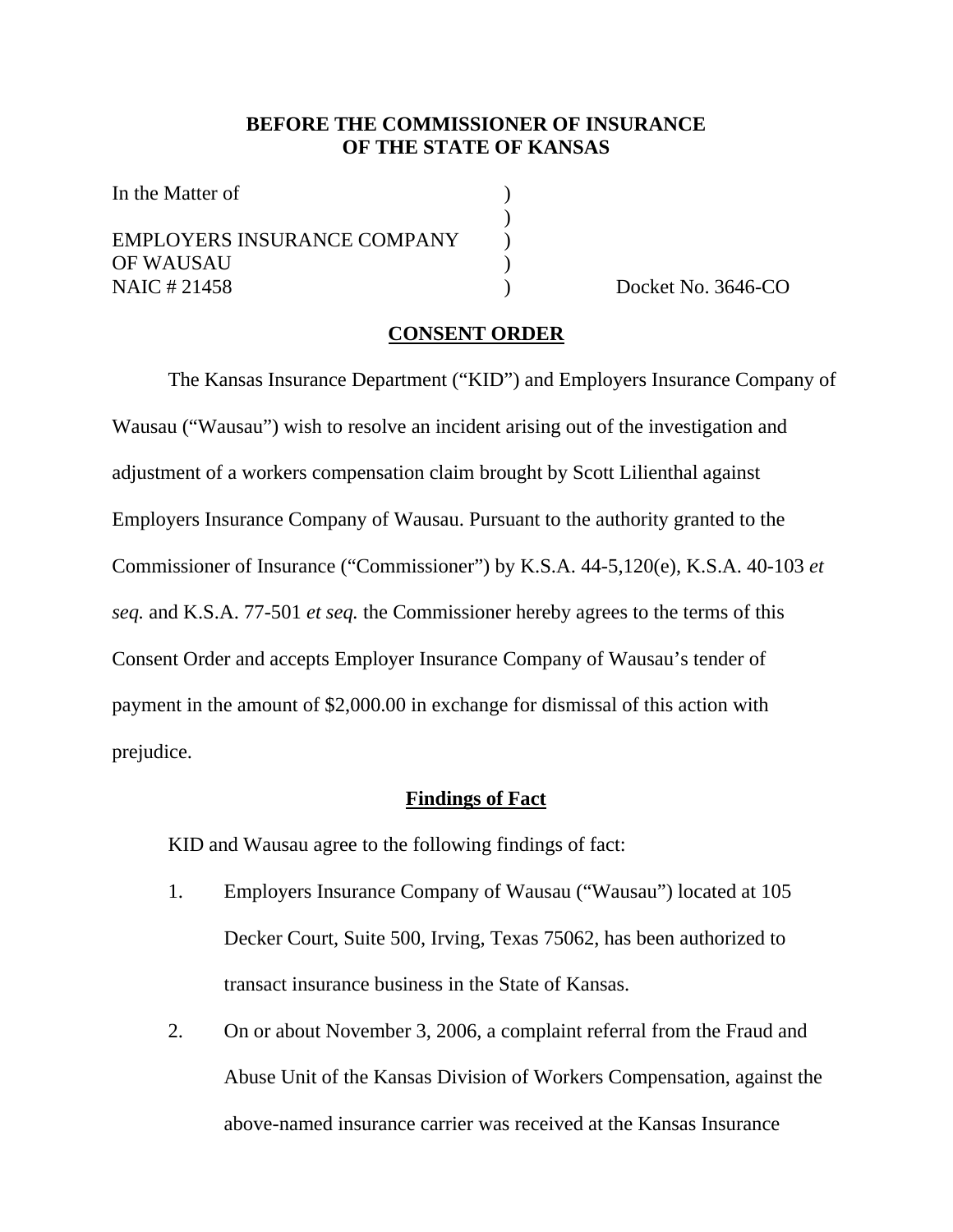Department.

- 3. The complaint was assigned to Ezra J. Ginzburg, Staff Attorney, for his review to determine if a violation of K.S.A. 44-5,120 had taken place and specifically to find whether the insurance carrier had intentionally, knowingly and willfully failed to pay court ordered medical bills duly authorized and ordered by Administrative Law Judge Ken Hursh.
- 4. The Kansas Insurance Department ("KID") has jurisdiction over this matter pursuant to K.S.A. 44-5,120, K.S.A. 40-103 *et seq,* and K.S.A. 77-501.
- 5. In lieu of filing a Summary Order alleging a violation of K.S.A. 44- 5,120(d) arising out of Wausau's conduct in this Kansas workers compensation claim involving claimant Scott Lilienthal and in lieu of further administrative litigation in this matter by the Kansas Insurance Department for alleged acts of abusive conduct as defined in K.S.A. 44- 5,120(d), both KID and Wausau have jointly agreed to the terms of this Consent Order.
- 6. KID and Wausau jointly agree that Wausau will pay the sum of Two Thousand Dollars (\$2,000.00) and KID will dismiss this action with prejudice.
- 7. KID acknowledges that Wausau admits no liability whatsoever in agreeing to this Consent Order. The payment made pursuant to this agreement shall not be construed in any fashion as an admission of liability on behalf of Wausau or as an admission that Wausau was in any way at fault or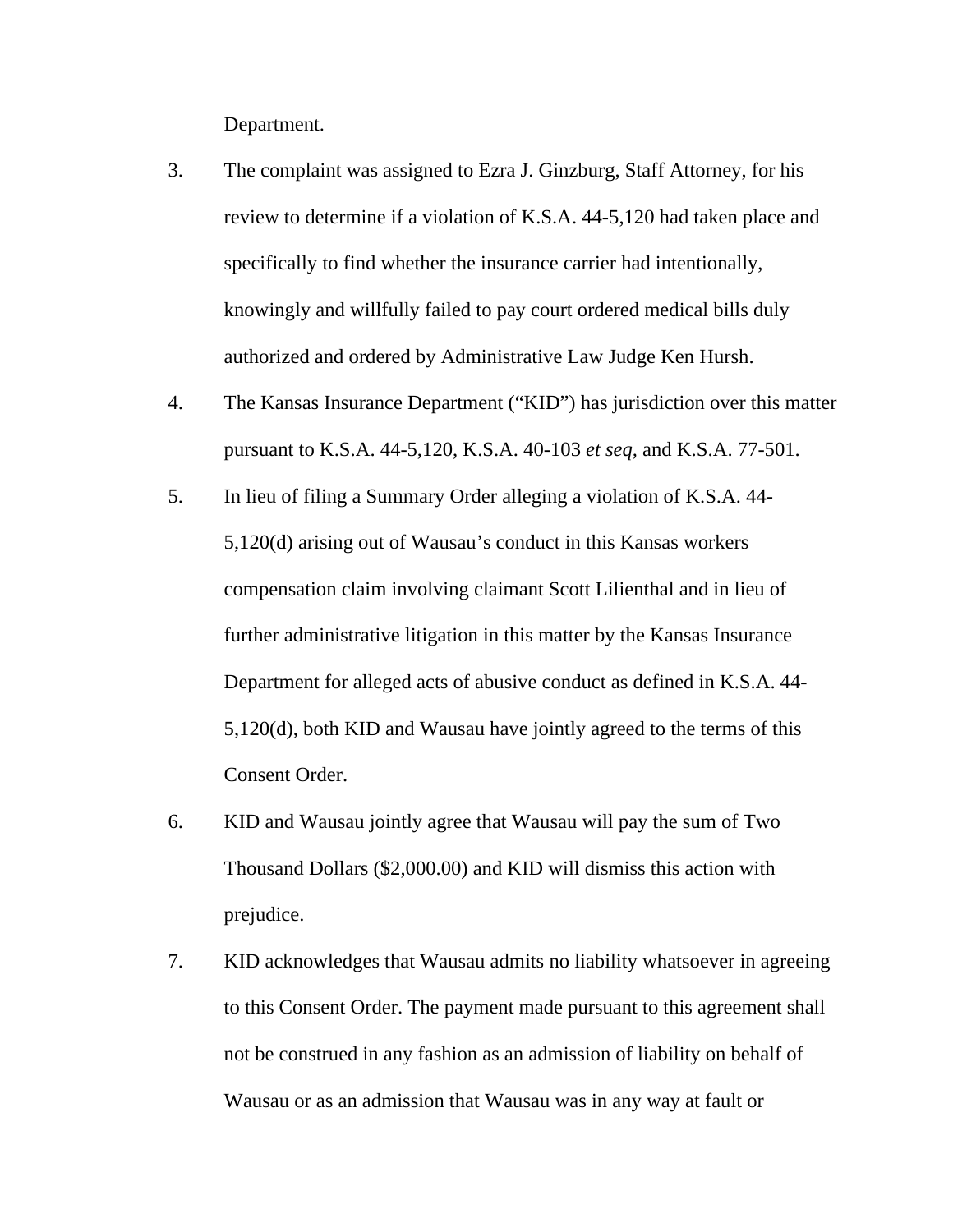committed any wrongful acts for the purposes of this administrative action

or for the purposes of any other litigation, administrative or civil, arising

out of this incident including, but not limited to, *Scott Lilienthal v.* 

*Concrete Materials, Inc. and Employers Insurance Company of Wausau,* 

*Docket No. 1,010,037*.

# **Applicable Law**

- 1. K.S.A. 77-501 *et seq.*  The Kansas Administrative Procedures Act
- 2. K.S.A. 77-601 *et seq*. The Act for Judicial Review and Civil Enforcement of Agency Action.
- 3. K.S.A. 44-5,120 *et seq*.- Fraudulent or abusive acts or practices; defined; powers, duties and functions of director of workers compensation and commissioner or insurance, etc…

#### **Conclusions of Law**

# **IT IS, THEREFORE, AGREED UPON BY THE COMMISSIONER OF INSURANCE AND EMPLOYERS INSURANCE COMPANY OF WAUSAU ("WAUSAU"):**

a. Wausau agrees to make a payment of Two Thousand Dollars (\$2,000)

to KID in exchange for the dismissal of this action with prejudice.

8. KID acknowledges that Wausau admits no liability whatsoever in agreeing to this Consent Order. The payment made pursuant to this agreement is in settlement of disputed claims and shall not be construed in any fashion as an admission of liability on behalf of Wausau or as an admission that Wausau was in any way at fault or committed any wrongful acts for the purposes of this administrative action or for the purposes of any other litigation, administrative or civil, arising out of this incident including, but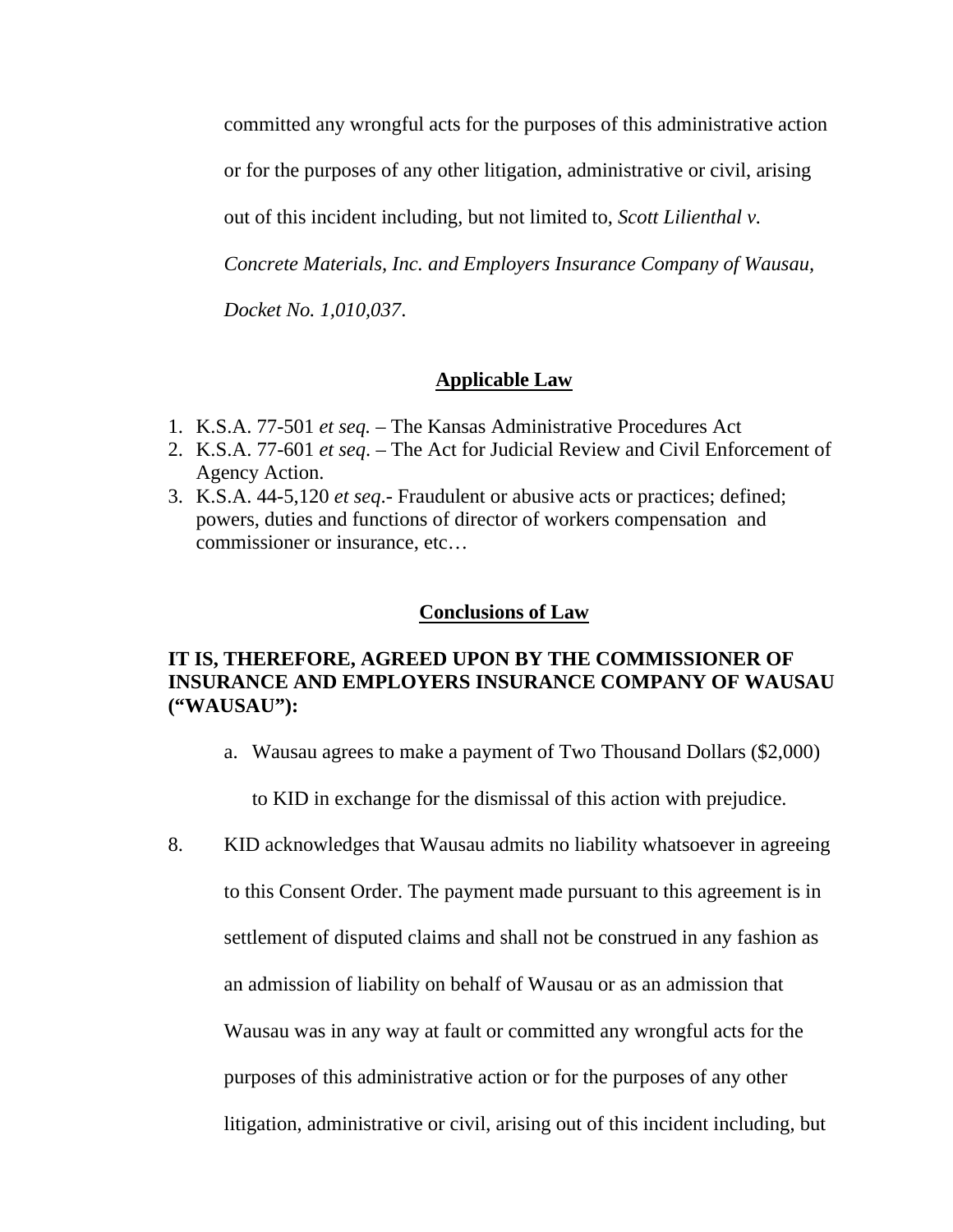not limited to, *Scott Lilienthal v. Concrete Materials, Inc. and Employers Insurance Company of Wausau, Docket No. 1,010,037*.

- 9. The fact of this payment, the settlement negotiations between KID and Nationwide and the entry of this Consent Order shall not be admissible in evidence in any respect in *Scott Lilienthal v. Concrete Materials, Inc. and Employers Insurance Company of Wausau, Docket No. 1,010,037*.
	- a. Upon the entry of this Consent Order this action shall be dismissed with prejudice.
	- b. The entry of this Consent Order is based upon a strict compromise of disputed issues between KID and Wausau and may not be used as evidence in any other proceeding.
	- c. Wausau shall deliver, within twenty (20) days of the entry of this Order, the sum of Two Thousand Dollars (\$2,000) to Ezra J. Ginzburg, KID Staff Attorney, on behalf of the Kansas Insurance Department.
	- d. If payment is not made as required, KID may vacate and/or declare this Consent Order void and proceed with a Summary Order and a hearing.

# **IT IS SO ORDERED THIS \_19th\_\_ DAY OF APRIL, 2007, IN THE CITY OF TOPEKA, COUNTY OF SHAWNEE, STATE OF KANSAS.**



Sandy Praeger Commissioner of Insurance

By: /s/ John W. Campbell John W. Campbell General Counsel